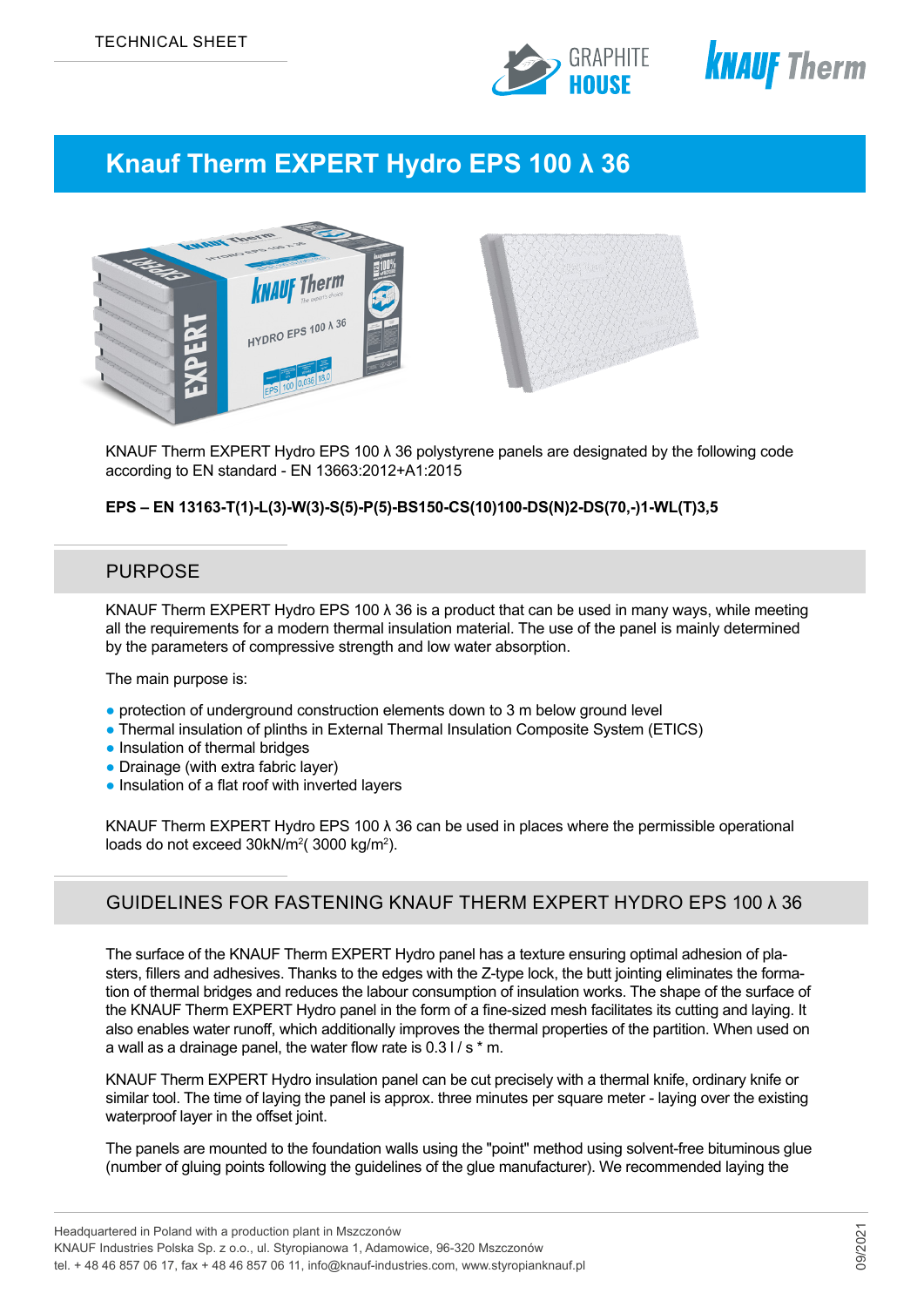



panel with the inscription KNAUF on the outside, although gluing the other way round is not an error. Always use a filter fleece for drainage! In cohesive soil types, we recommend laying a separating layer (e.g. filtering fleece) on the slab. On the one hand, it prevents the transfer of soil subsidence to the insulation, and on the other, it allows ground moisture to flow on the surface of our panels and drain it, in a controlled manner, to the perimeter drainage and the collector.

**ATTENTION ATTENTION**

Protect panels against direct contact with substances damaging polystyrene, e.g. organic solvents (acetone, nitroglycerin, benzene, etc.)

# TECHNICAL DATA

| $\lambda_{\rm n}$ Thermal conductivity coefficient W/(mK) | $\leq 0.036$                    |
|-----------------------------------------------------------|---------------------------------|
| Depth usage [m]                                           | To 3 m                          |
| Edge shape                                                | Rectangular - overlapped        |
| <b>Dimensions</b>                                         | 1200 x 600                      |
| Thicness [mm]                                             | 50, 80, 100, 120, 150, 180, 200 |
| Compressive stress CS at 10% deformation                  | $CS(10)100 (\ge 100)$           |
| Self-extinguishing capacity                               | SELF-EXTINGUISHING              |
| Class of reaction to fire                                 | E                               |
| Bending strength (kPa)                                    | BS 150 ( $\geq$ 150)            |
| Water absorption (long-term submersion)                   | $WL(T)3,5 \leq 3,5\%$           |

# PACKAGING, STORAGE, TRANSPORT

KNAUF Therm EXPERT Hydro EPS 100 λ 36 polystyrene panels are solely delivered in the manufacturer's, i.e. KNAUF Industries, original packaging. A product's packaging contains information concerning: product name, name of manufacturer, production date, Polish Standard no. EN 13663:2012+A1:2015, code according to standard, and declared technical parameters.

KNAUF Therm EXPERT Hydro EPS 100  $\lambda$  36 should be stored in a manner that protects them against mechanical damage and the weather conditions

| <b>Packaging and Thermal resistance</b>        |       |       |       |       |       |       |       |  |  |
|------------------------------------------------|-------|-------|-------|-------|-------|-------|-------|--|--|
| Panel Thinckness {mm}                          | 50    | 80    | 100   | 120   | 150   | 180   | 200   |  |  |
| Number of panels per package [pcs.]            | 12    |       | 6     | 5     | 4     | 3     | 3     |  |  |
| Thermal resistance $R_p$ [m <sup>2*</sup> K/W] | 1,4   | 2.15  | 2,65  | 3,20  | 4,0   | 4,85  | 5,35  |  |  |
| Package volume [m <sup>3</sup> ]               | 0,432 | 0.406 | 0,432 | 0,432 | 0,432 | 0,389 | 0,432 |  |  |